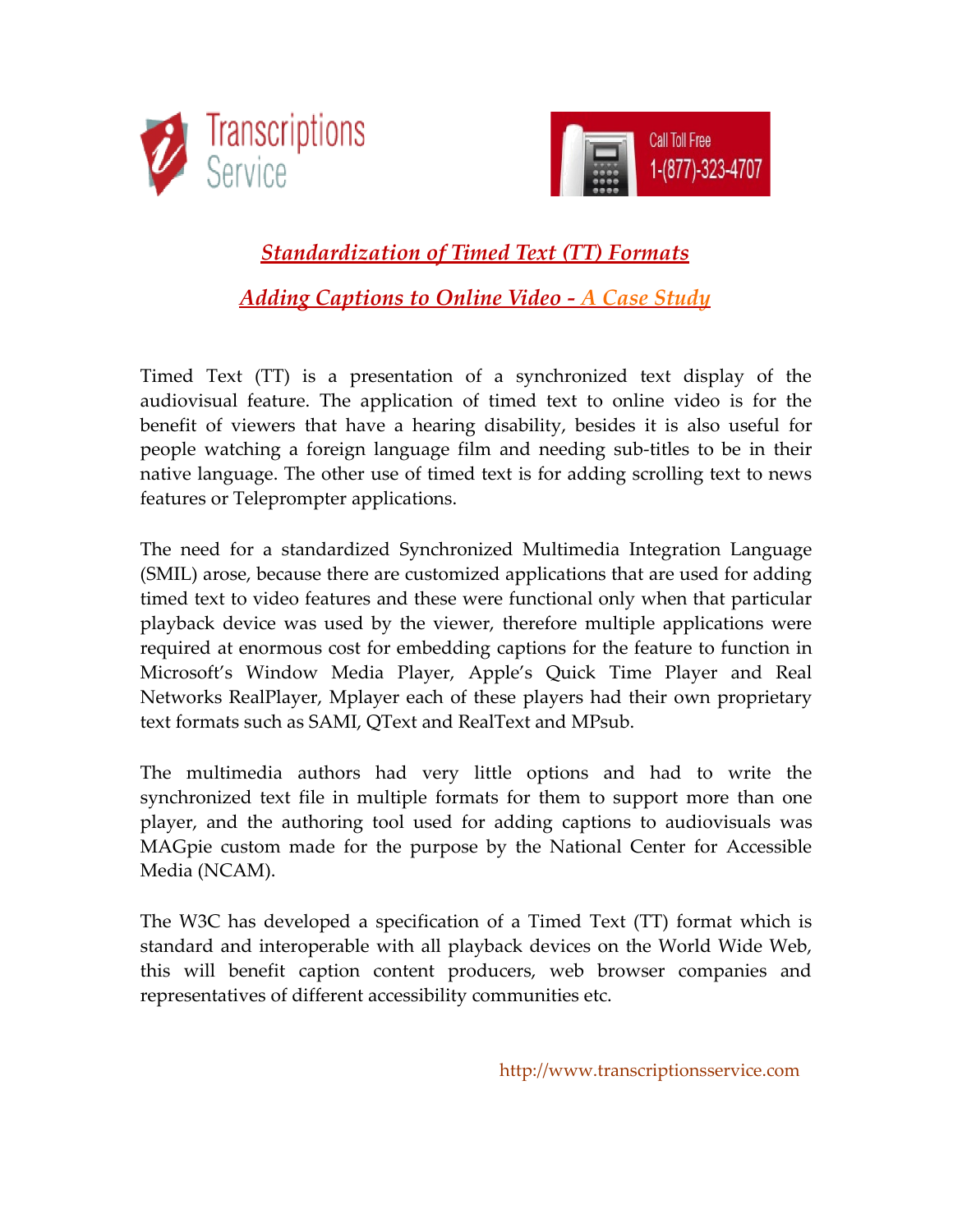### **The W3C's initiative at standardizing the TT formats**

The W3C in an effort to use a universally common text format has specified a language that includes HTML and XHTML along with XHTML + Time. The other alternative considered by the W3C is using Time Text in a software format that can be widely used by all audiovisual applications. The Time Text in the HTML format will make it easier for all audiovisual applications to adapt, and the standard tool for adding text with time will simplify the process of vendors that render the service of adding captions or sub-titles to online audiovisuals in the MPEG, MP3 and MP4 formats.

## **The utility of adding TT to audiovisuals on the web**

The primary advantage of adding timed text is for enabling the hearing impaired to access audiovisual content on the web, besides allowing viewers an opportunity to view foreign films with sub-titles in their native language. The commercial advantage businesses will have by adding captions to the presentations is that they will be able to target foreign customers more intensely, with the audio in the presentations included with synchronized text in a choice of languages preferred by overseas clients. The other end use of timed text applications is for karaoke, the scrolling news and credit rolls, tickertape, marquee, crawls, text overlays and Teleprompters.

#### **The simple to author XML format for Timed Text**

The XML format for timed text makes it possible for embedding captions or mixed language text to streaming media, this also includes real-time captions to streaming media. The format also supports adding parallel languages in different documents or adding parallel languages into the same document. It also allows options for adding hyperlink through an HTML "a" tag, a markup distinguishes one speaker from another one. The SMIL animate element used will enable animation, for complex font displays SVG, MathML, XHTML and other languages can be used.

The TT format will enable captions or sub-titles to be added in styled text or display bi-directional characters. The text in different languages can also be appropriately styled or highlighted.